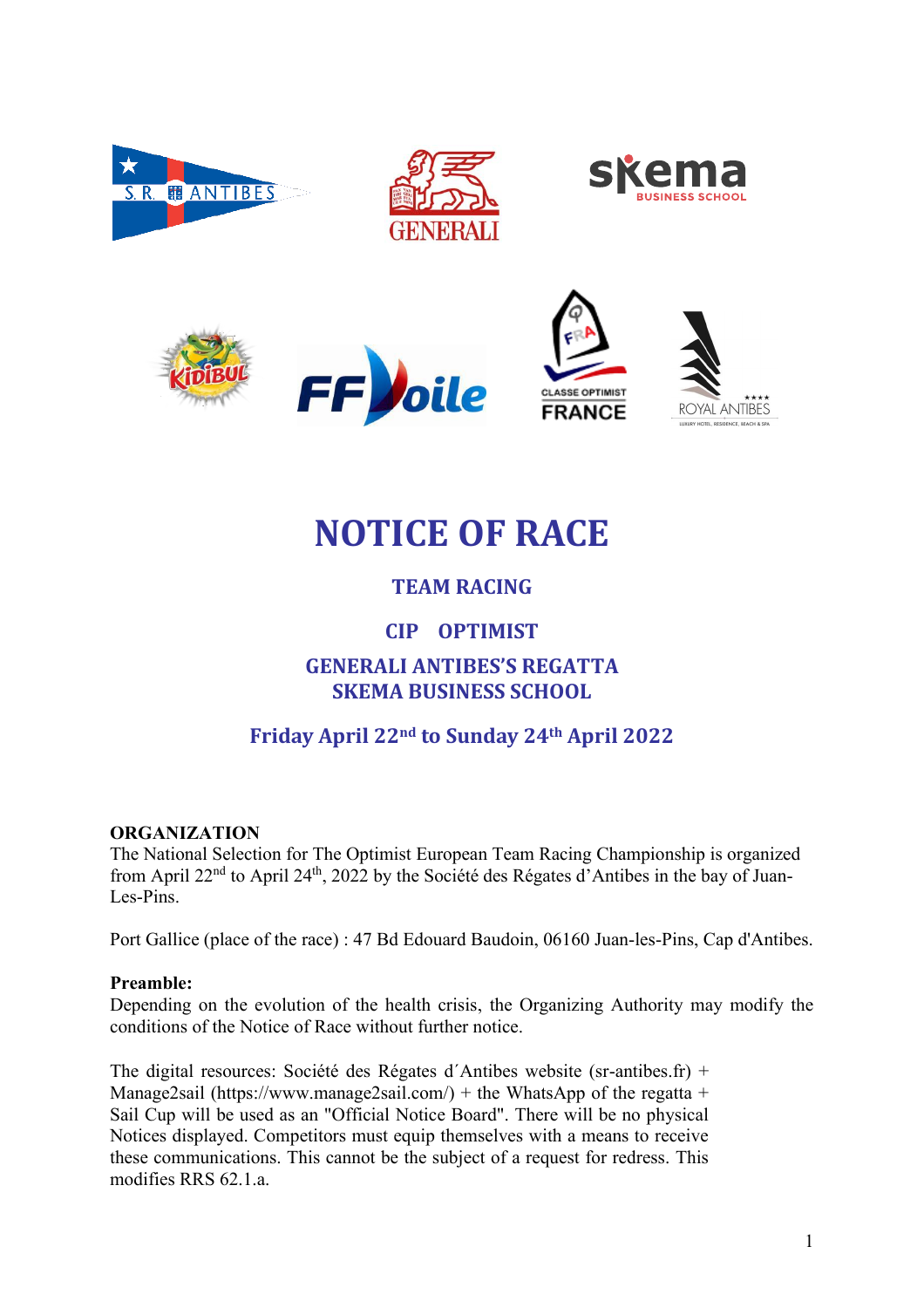## **1. RULES**

The regatta will be governed by:

- 1.1 Rules as defined in Racing Rules of Sailing including Appendix D 2021-2024.
- 1.2 National requirements applying to foreign competitors specified in the Annex "Requirements" if necessary
- 1.3 Federal regulations
- 1.4 **[DP]** the rules concerning the health crisis specified in the appendix.
- 1.5 In case of translation, the French language shall take precedence.

### **2. PUBLICITY** [DP]

The boats must display the advertising chosen by the organizing authority. If this rule is violated, the World Sailing Advertising code applies.

### **3. ELIGIBILITY AND ENTRY**

Depending on the evolution of the health crisis, the Organizing Authority may modify the conditions for registration and / or eligibility. In the unprecedented "COVID 19" context, the Organizing Committee may cancel the event.

Taking into account the Covid19 risk:

By registering for the International Spring Cup as well as the Optimist Team Racing Cup, all competitors certify that they are aware of the Covid-19 risk, as well as those accompanying them, and have taken it into account.

Each competitor and accompanying person is therefore aware:

- that hygiene and physical distancing measures, known as "barrier gestures" (social distancing) are to be observed at all times and in all places, as well as additional provisions published by the Ministry of Sports, and undertakes to comply with them,
- that despite the implementation of stringent protection, the activity may pose a health risk, in particular increased risk of Covid-19 infection,
- that despite the measures taken and the resources put in place, the host establishment, the Organization / the club, cannot guarantee total protection against exposure to and, Competitors & accompanying persons agree to release and to hold harmless the Organizing Authority from any and all liability whatsoever which may arise due to the COVID 19 pandemic.
- that all these measures aim to preserve the health of the competitors, accompanying persons and members of the Organizing Authority participating in the regatta.
- 3.1 The selection event is reserved for sailors born from 2006 to 2011. (French sailors already selected for the Worlds and foreign sailors will participate but will not be eligible for selection to the French European Team Racing Championships). The teams will be formed freely, without constraint of belonging to a club, League or Zone.
- 3.2 Maximum 24 teams, including a maximum of 12 foreign teams, retained in the order of registration.

For French teams, if more than 12 teams are entered, teams aiming for a selection will take priority.

3.3 Composition of the teams Teams aiming to be selected to represent France: 4 sailors, 2 sailors of each gender, born from 2007 to 2010, with a French license.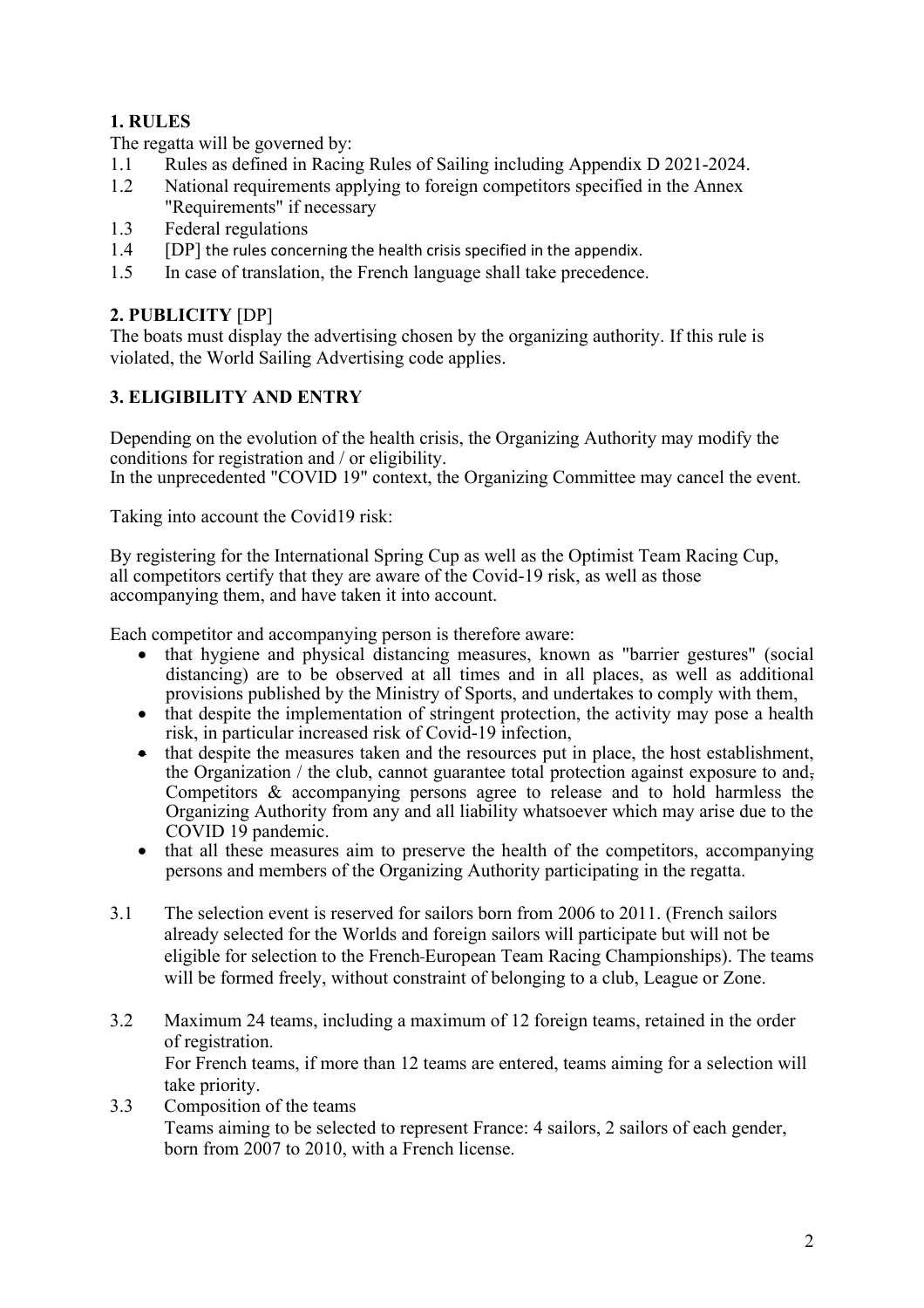Foreign or non-selection teams: free composition of 4 or 5 sailors born from 2007 to 2012

3.4 Rotations

Substitutions for non-selection teams will be made between races at the discretion of each team.

- 3.5 Individual French sailors already selected for the World Championships may participate in the Team Race without a competing for selection for the Europeans Championships.
- 3.6 The team selected at to go to the European Championships will be the highest ranked eligible team, amongst all ranked teams.

#### **4. FEES**

- 4.1 The registration fee is  $\epsilon$  216 per team (with 4 or 5 sailors).
- 4.2 Eligible teams must complete the registration form and return it with the registration fee requested, from February 1st, and no later than April 24th, 2022 at 00:00 htt://sr-antibes.fr
- 4.3 At the end of the CIP fleet racing, taking into account the selection results for the Worlds, French teams entered for the European Team Racing Championships will be allowed to be modify their teams, respecting NoR 3.1 and 3.3
- 4.4 Upon registration, a deposit of 60  $\epsilon$  per team will be requested for the utilization of bibs.

#### **5. QUALIFYING AND FINAL SERIES**

The regatta will consist of qualifying series (round robin and/or groups) and final series.

#### **6. PROGRAM**

|                                     | Thursday, April 21 <sup>st</sup> After completing fleet racing: confirmation of registrations until 19:30 |                      |
|-------------------------------------|-----------------------------------------------------------------------------------------------------------|----------------------|
| Friday, April 22 <sup>nd</sup>      | qualification series                                                                                      |                      |
|                                     | 10h00                                                                                                     | Briefing, then races |
| Saturday, April $23th$              | qualification series and final series                                                                     |                      |
|                                     | 9h00                                                                                                      | Briefing, then races |
| Sunday, April $24th$ ,              | final series                                                                                              |                      |
|                                     | 9h00                                                                                                      | Briefing, then races |
| After racing, Price Giving ceremony |                                                                                                           |                      |

The program may be modified at the discretion of the organizing authority depending on the weather and the progress in the qualifying series.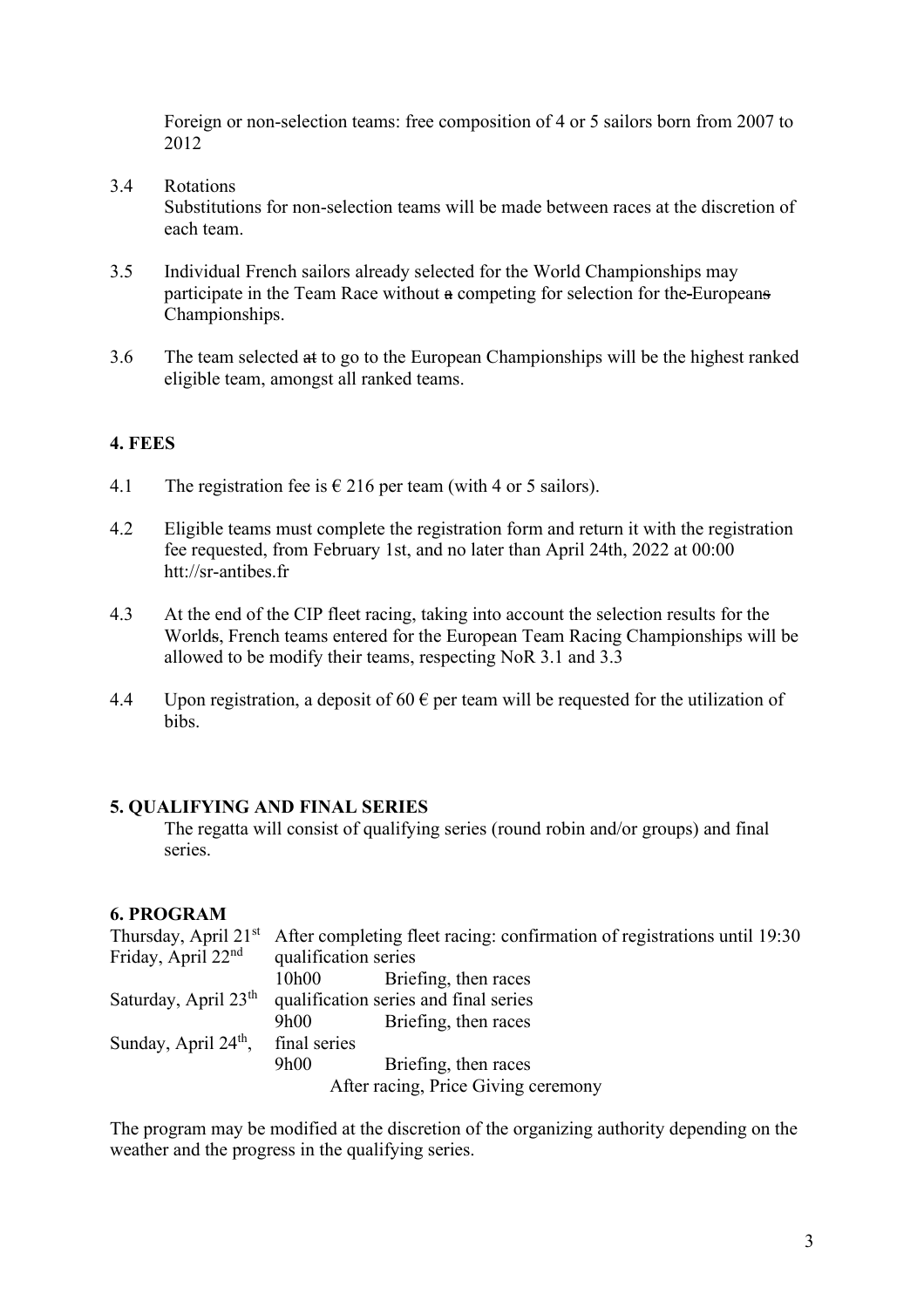#### **7. RACE FORMAT**

- 7.1 Matches are sailed 4 against 4
- 7.2 Each team will participate in 12 to 24 races, depending on weather conditions.

#### **8. SCORING**

According to Appendix D

#### **9. DISCLAIMER OF LIABILTY**

The organizing authority will not accept any liability for material damage or personal injury or death sustained in conjunction with or prior to, during, or after the regatta.

#### **10. APPLICATION TO ORGANIZATION**

In order to better manage the event, those interested in participating in the organization, monitoring, signing, race committee tasks, are asked to make themselves known to the SRA : secretariat@sr-antibes.fr

#### 11. **Disclaimer of liability**

Competitors participate in the regatta entirely at their own risk. The decision to race or stay in the race is their sole responsibility.

The organizing authority will not accept any liability for material damage, personal injury or death sustained in conjunction with or prior to, during or after the regatta.

#### 12. **Insurance**

Sailors with an FFVoile license must be able to present when registering:

- - The 2022 "Competition" license.
- - If necessary, any authorization for advertising.

Foreign sailors without an FFVoile license must present when registering:

- o Proof of membership of a National Authority member of World Sailing.
- $\circ$  Valid proof of insurance for civil liability with a minimum cover of two million Euros
- $\circ$  A medical certificate  $\theta$  -showing no contraindication for the practice of competitive sailing dated less than a year ago (written in French or in English).
- o Parental authorization

#### **13. RIGHT TO IMAGE :**

By participating in this event, each sailor or his legal representative, tacitly authorizes the organizing authority, the Optimist French Class, the sponsors of the event and the photographers or cameramen to use and broadcast, without limitation, moving photos or